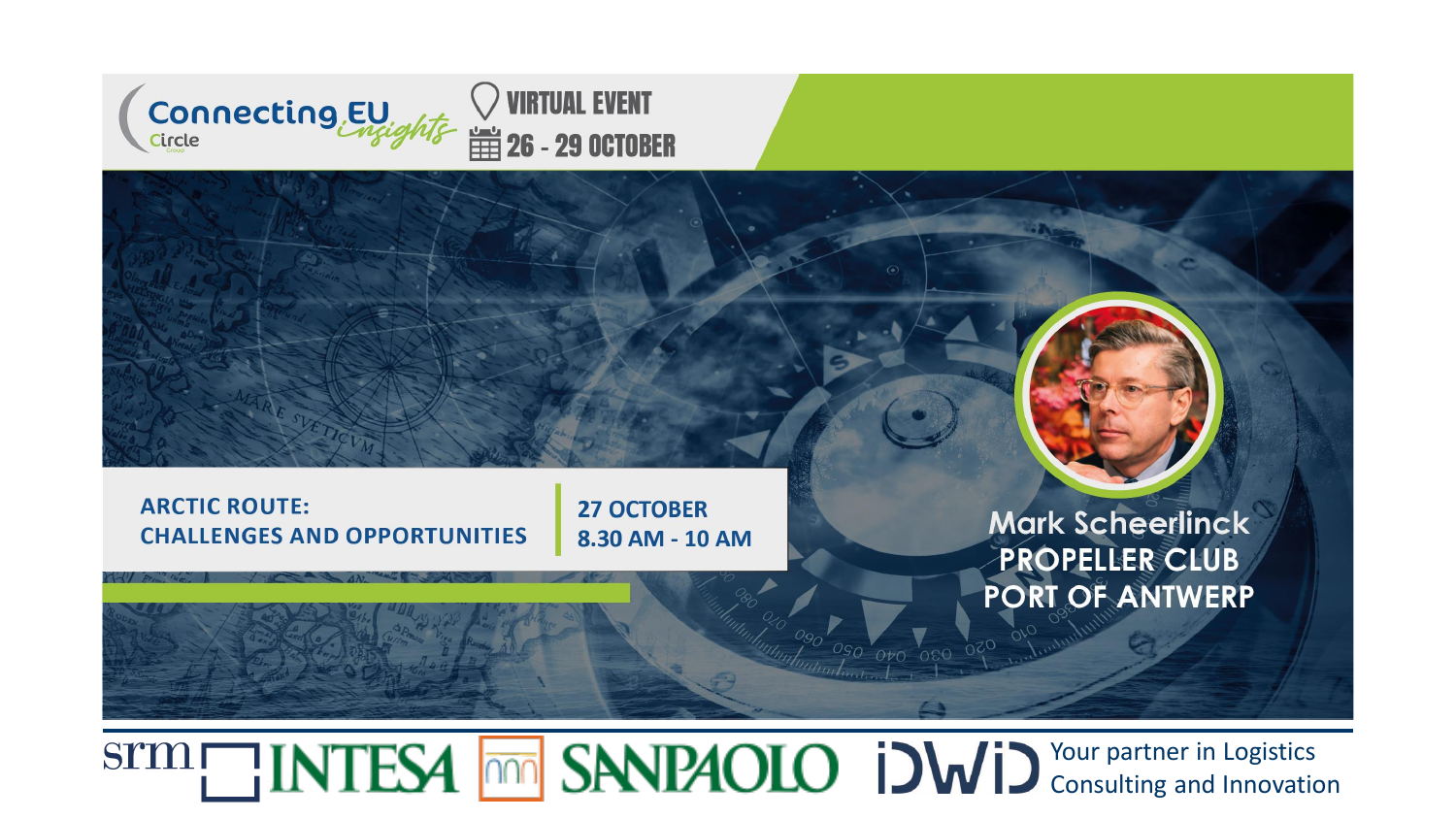## **The Northern Sea Route - Scope**



**BEREIFE Morthern Sea Route** 

20% Faster

40% Shorter; 12.800km vs 21.000km

Currently 2-3 months per year ice free

Icefree by 2050

Harsh environment

Fragile ecosystem

Oil & Gas Resources e.g. Yamal

Your partner in Logistics **STM** Consulting and Innovation

**BERETA Existing Route**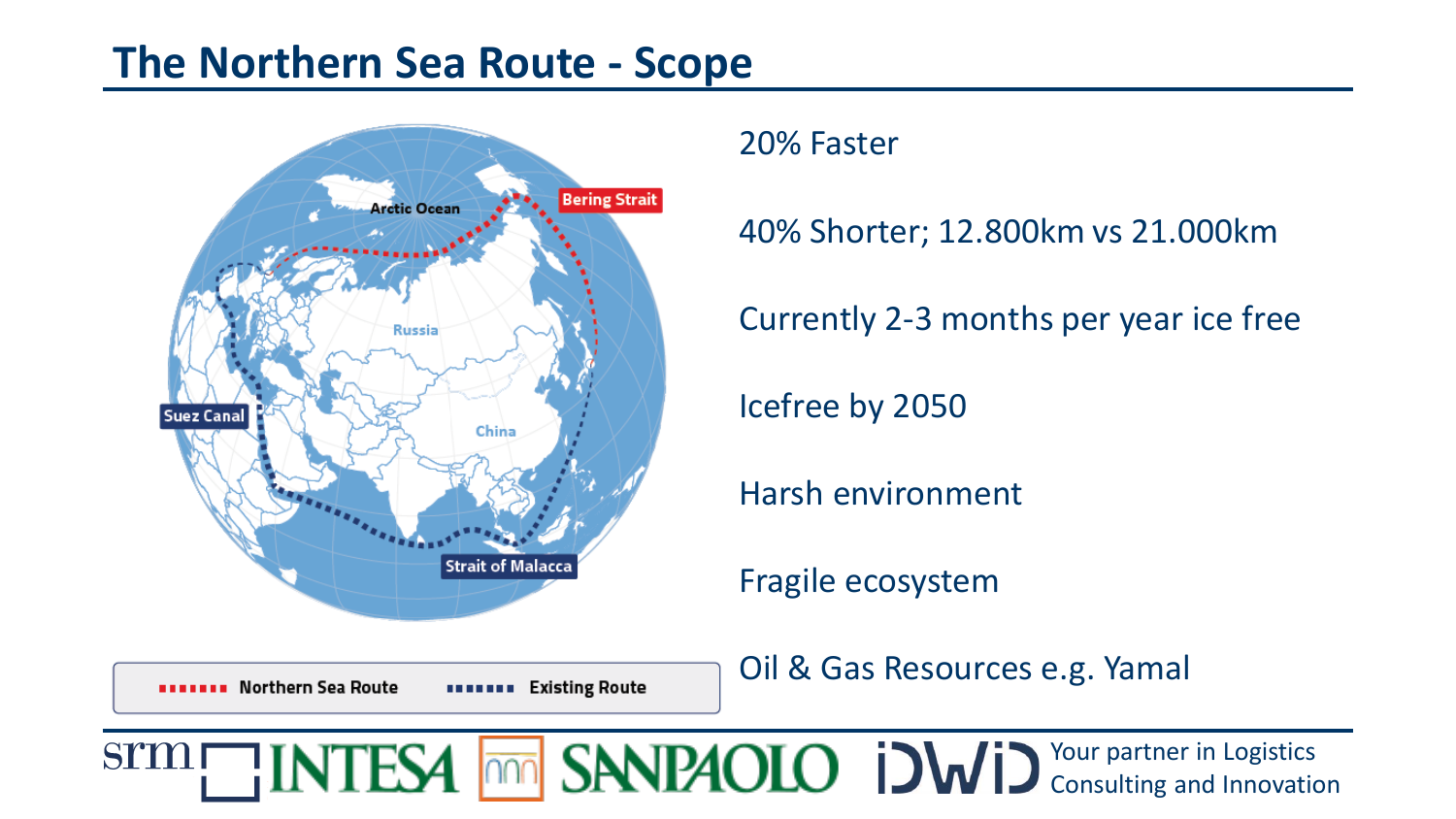## **The Northern Sea Route – Belt and Road Initiative**



Major Chinese Interest

3rd Silk Road connection

Opening up of territories along the route

Rich in resources in Oil & Gas

**COSCO**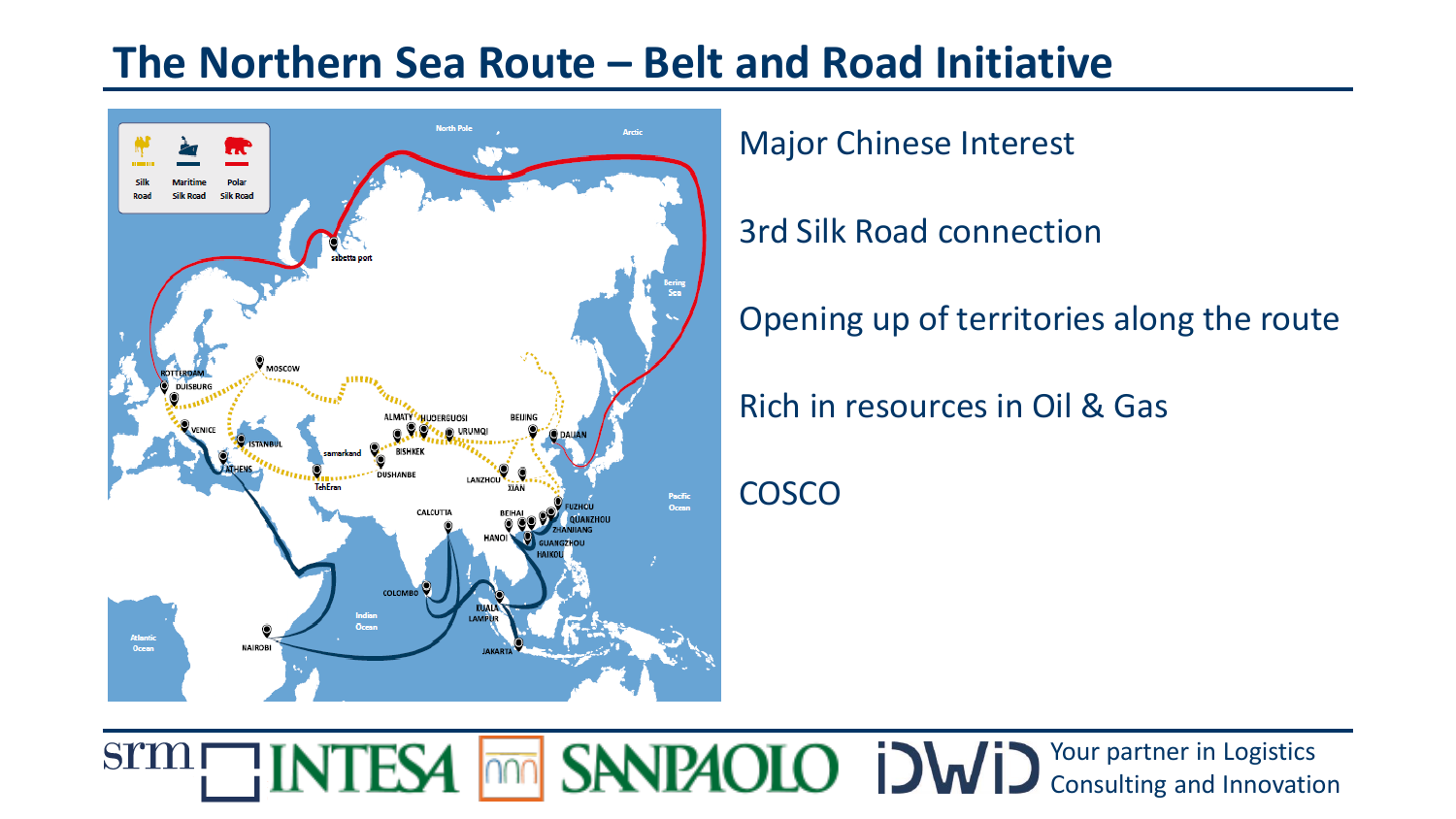## **The Northern Sea Route – Geopolitical and Territorial Issues**

The Northern Sea Route runs partly through the Exclusive Economic Zone that extends 648km/350miles out of the coast, extended to the Outer Continental Shelf. Fuel for a Russian Spratly Islands scenario???

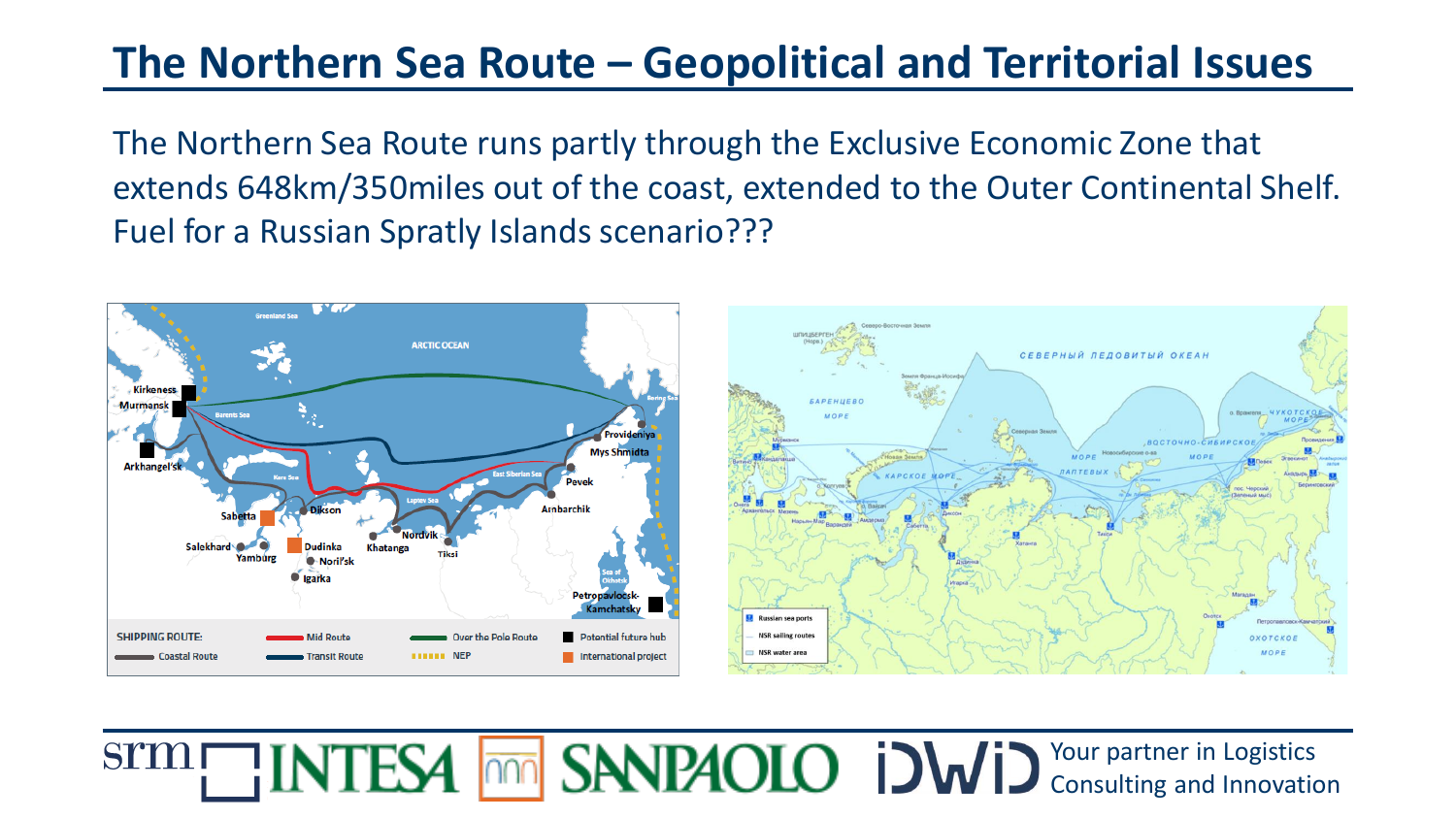### **The Northern Sea Route – Antwerp Perspective - Reactions**

Northern Range Ports are geographically located in a good position to exploit potential benefits deriving from the opening of the Arctic Route.

MSC Antwerp focussed on the research of big players of new routes and their different geographical perspective of the world

Antwerp Port remarked upon the Chinese vision, that there is also a secondary aspect to consider: creating an alternative route

IAPH obesrved that the NSR is a long-term challenge and that the arctic could be considered significant as a destination

The University of Antwerp underlined the small size of the vessels and that containerships need a stable regular service

IAPH observed that the zone around the NSR is nowadays deprived of good nautical services and advanced infrastructure.

MSC Antwerp underlined how they care for the environmental and sustainability policies, and not use the Arctic Route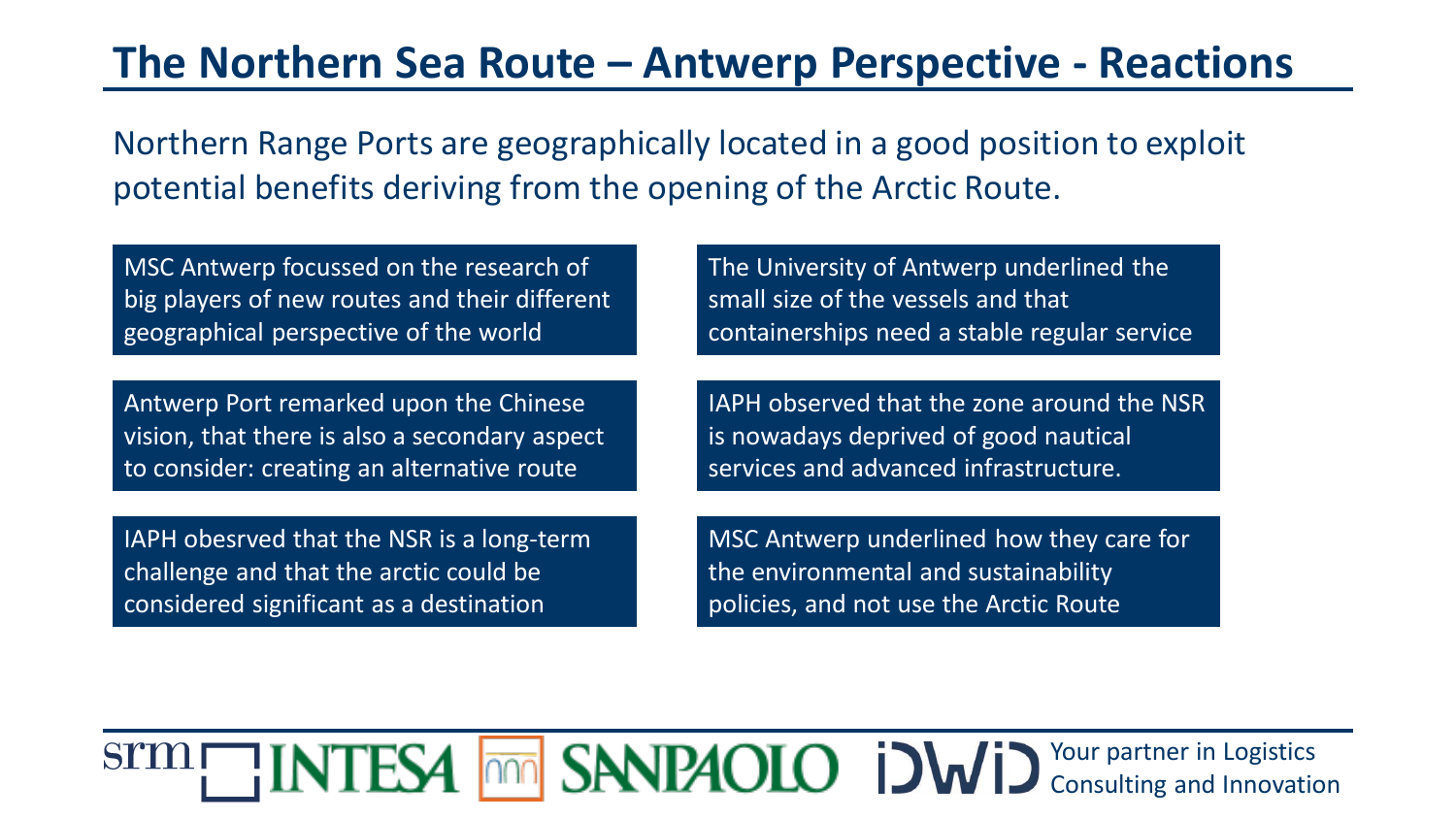# **The Northern Sea Route – Antwerp Perspective - SWOT**

#### But… Logistic goes where the cargo flows…

| <b>Strengths</b>                                                                                                                                                                                                                                                                                     | Weaknesses                                                                                                                                                                                                                                       |
|------------------------------------------------------------------------------------------------------------------------------------------------------------------------------------------------------------------------------------------------------------------------------------------------------|--------------------------------------------------------------------------------------------------------------------------------------------------------------------------------------------------------------------------------------------------|
| Reduced transit time<br>New energetic resources<br>Planning of major investments in<br>infrastructure, and in services in support of<br>cargo<br>New opportunity for business in new areas<br>٠                                                                                                      | Presence of ice and passages possible only with<br>icebreakers most of the year<br>Area of transit and not area of destination<br>Regional passage<br>٠<br>Services for shipping to be implemented<br>Lack of manufacturing activity in the Area |
| <b>Opportunities</b>                                                                                                                                                                                                                                                                                 | <b>Threats</b>                                                                                                                                                                                                                                   |
| Container traffic growth<br>Development of activities related to<br>transshipment which originates revenues<br>and creation of new jobs<br>Development of new trade, especially in the<br>٠<br>energetic field<br>Using LNG for bunkering in the Arctic region<br>٠<br>Development of cruise tourism | <b>Environmental issues</b><br>Lack of internal connections<br>Lack of reliable scheduled container services                                                                                                                                     |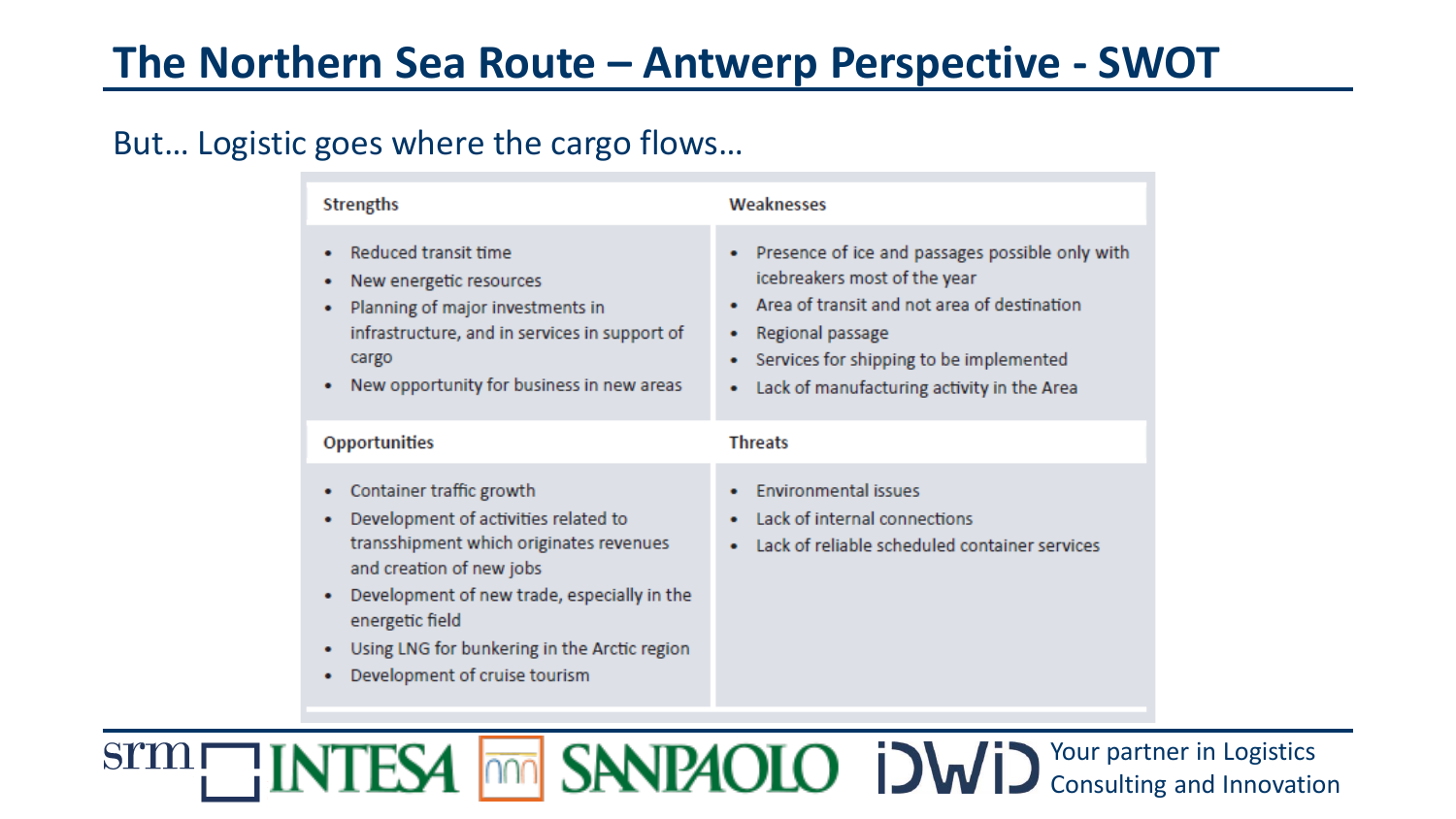### **The Northern Sea Route – Antwerp Perspective – Current**

### Some of the outcomes of a SWOT analysis

No year round access. Increasing temperatures allow for longer periods of ice free passage. Will take decades for all year.

Shorter sailing distance allows for less fuel burn and shorter transit times.This increases frequency and increases capacity.

Harsh environments, changing ice conditions and poor ships services. Repairs would need lengthy diversions to ports like Murmansk.

For bigger ships, ports and anchorages have limited depths. Ships services are insufficient for cargo handling, navigation and rescue.

Navigating the NSR is hazardous as not all has been charted or is commercially available.

Ships will still need strengthening and/or will have to be accompanied by ice breakers. Weather conditions are unpredictable.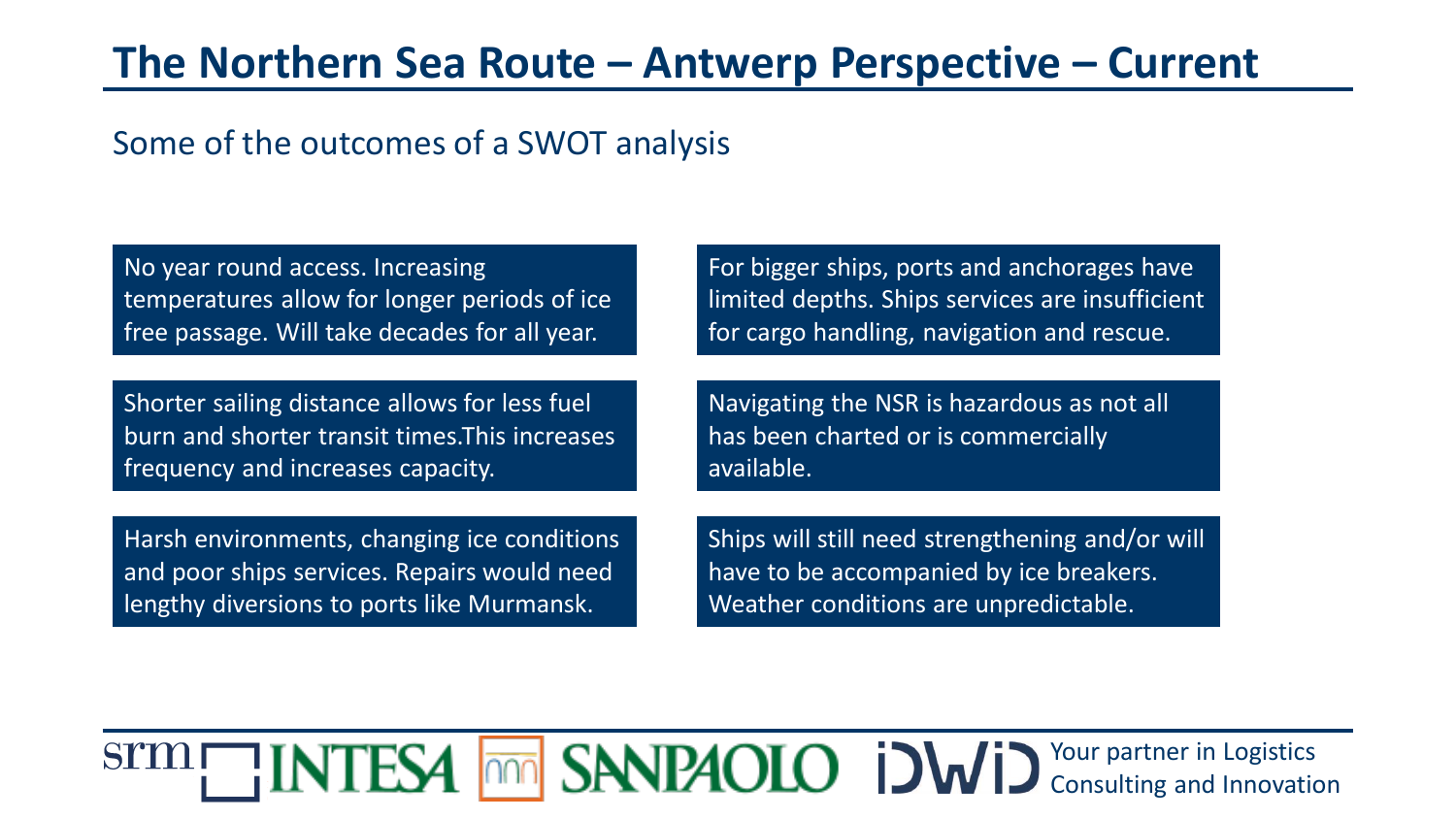### **The Northern Sea Route – Antwerp Perspective – 3 scenarios**

What is the possible impact of container lines sailing through Arctic Routes on the HLH range port, and the Port of Antwerp in particular in the period 2030-2050?

SSR remains the main link between Far East Asia and Europe

NSR as the main link between Far East Asia and Europe

NSR as a supporting role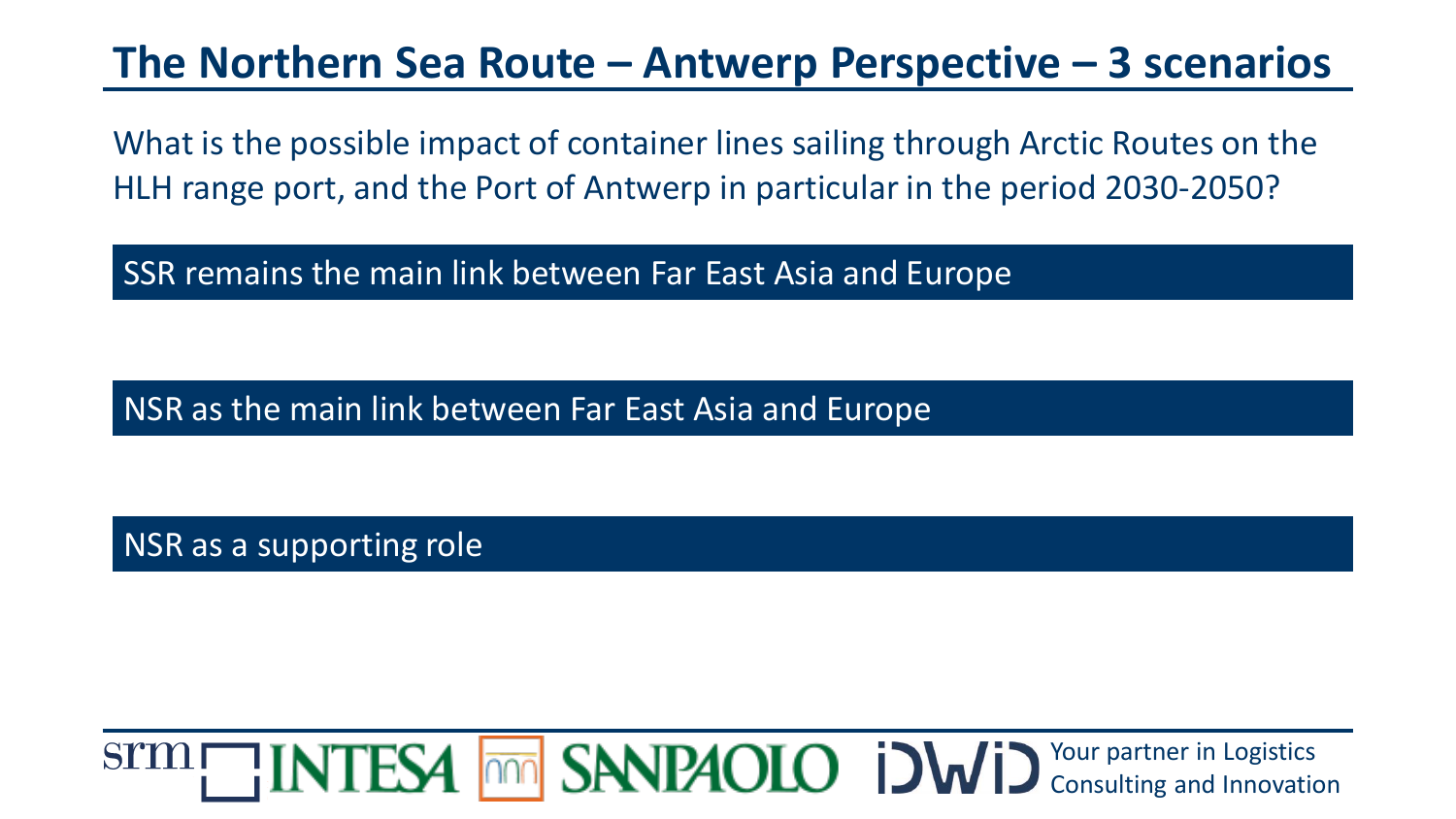# **The Northern Sea Route – Antwerp Port Perspective - SWOT**

#### **Strengths**

 $\bullet$ 

Serves a consumption-heavy region  $\bullet$ 

Hinterland connection into the main

- Key driver to local economy
- Global supply chain
- Container handling productivity ۰
- Flexibility of labour pool ۰
- Diverse warehouses ۰

land of Europe

Intermodal transport hub  $\bullet$ 

#### **Weaknesses**

- Accessibility (access via river, pilot is needed)
- Limited growth opportunities for rail connection to hinterland

| <b>Opportunities</b> |                                       | <b>Threats</b>                                       |
|----------------------|---------------------------------------|------------------------------------------------------|
|                      | • Attractiveness to other industries  | • Competition from other ports (i.e. Port of Hamburg |
|                      | • Reposition itself in HLH range as a | & Port of Rotterdam) which have a shorter sailing    |
|                      | first port of call for France         | distance for the NSR route.                          |

• Additional competition might be expected from the Belt and Road Initiative